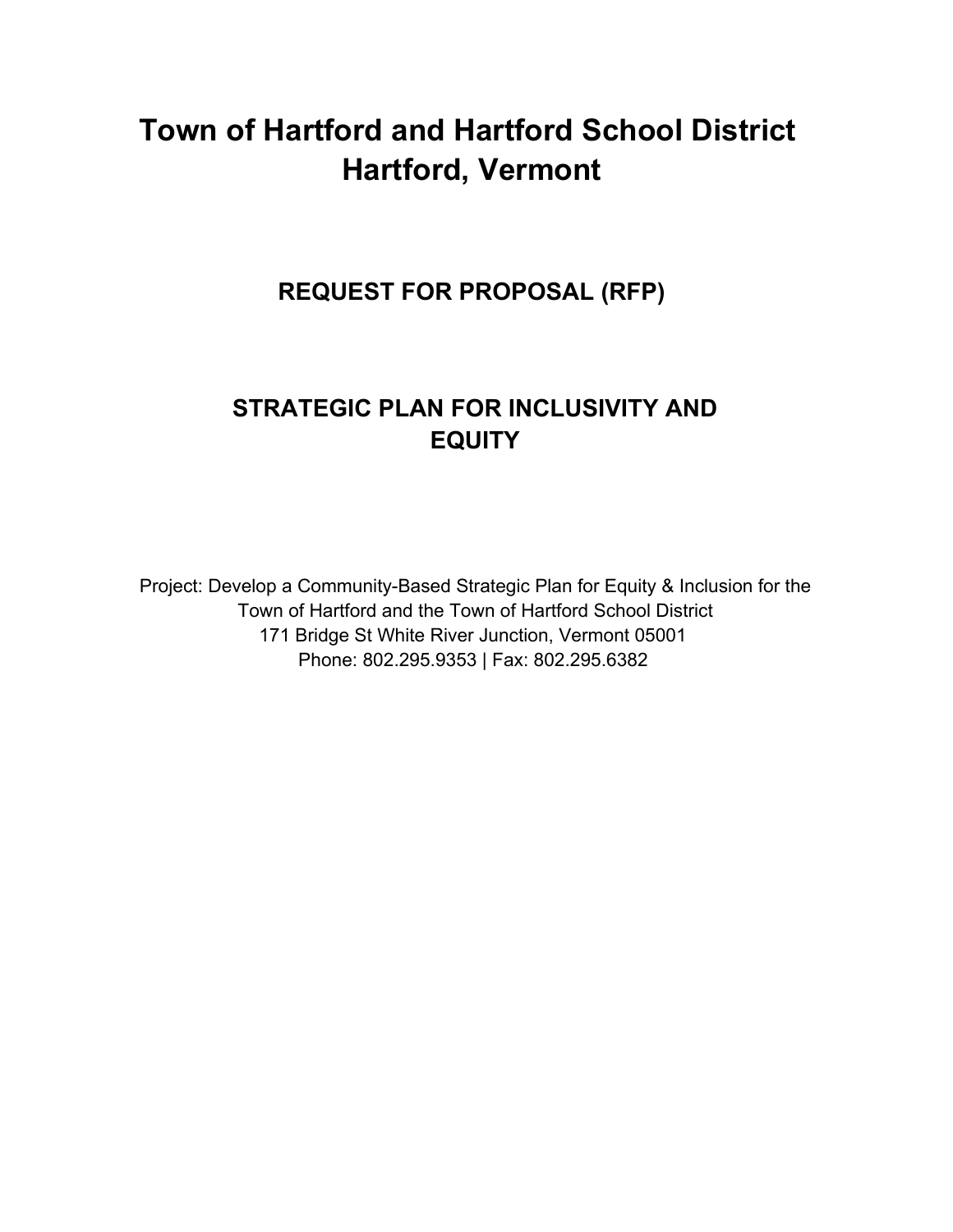**INTRODUCTION** The Town of Hartford (TOWN) and Hartford School District (HSD) of Hartford, Vermont invite proposals for their Strategic Plan for Equity & Inclusion project. Organizations and companies with prior work experience in the area of equity and inclusion strategic planning are invited to submit proposals. To be considered, all proposals must be received by the time specified under "SUBMISSION DEADLINE."

**PROJECT AND LOCATION** The bid proposal is being requested for the Town and School District, with meetings and planning to be held at the Town Hall, 171 Bridge Street, Hartford, VT 05001**.**

### **CONTACT INFORMATION**

Name: J. Brannon Godfrey/Thomas DeBalsi Title: Town Manager / Superintendent of Schools Phone: 802.295.9353 / 802-295-8600 Fax: 802.295.6382 / 802-295-8602 email:Bgodfrey@hartfordvt.org/Debalsit@hartfordschools.net

**PROJECT OBJECTIVE** The objective and ultimate goal for this project is to develop a community-based strategic plan for equity and inclusion in collaboration with a municipal planning equity organization.

**PROJECT SCOPE AND SPECIFICATIONS** The Town and HSD are seeking an organization to develop a Strategic Plan for Equity and Inclusion and to advise on its public dissemination and internal implementation through the offices of the Town Manager and School Superintendent**.** 

The plan will provide recommendations and benchmarks to remediate race-based disparities in Town & HSD operations and services. The plan must research, analyze, and make recommendations with respect to each of the three following goals:

- Goal 1: Identify and make recommendations for remediation of race-based disparities across all Town and School departments
- Goal 2: Promote inclusion and engagement of all community members
- Goal 3: Develop means to respond to racial discrimination in the greater Hartford community.

Using the HCOREI Charge and Recommendations, the consultant will:

- Identify and analyze race-based disparities leading to social inequity within the Town Government & School District and the broader Hartford community**;**
- Research best practices among towns of similar size and demographics including urban-rural classification for addressing comparable disparities**;**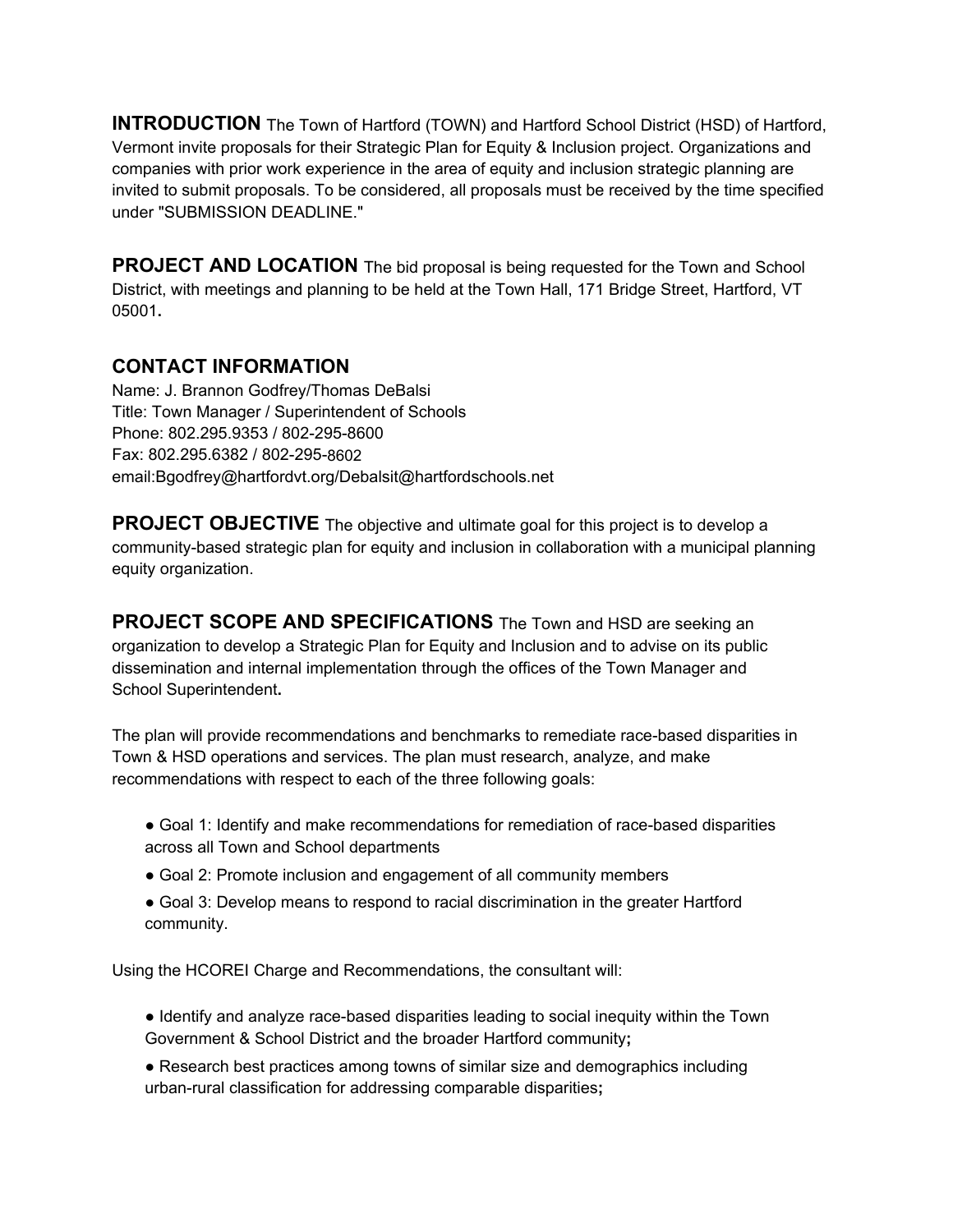- Collect and incorporate past Town and HSD history, demographics and data**;**
- Establish benchmarks for these initiatives;
- Present analysis and outline assessment tools to measure progress in meeting annual benchmarks and/or respond to failures.

#### Schedule Timeline

The following timeline has been established to ensure that our project objective is achieved, however, the following project timeline shall be subject to change when deemed necessary during the discovery phase of the project.

RFP Issue Date: April 15, 2019

Questions Due: April 29, 2019

Proposals Due: May 13, 2019

Anticipated Finalist Interviews: Week of May 27-31, 2019

Anticipated Award Date: June 28, 2019

#### Consulting Organizations

Town and HSD are seeking an organization with the following attributes:

- Experience researching and writing strategic plans
- Experience working on racial diversity issues
- Familiarity with best practice models related to municipal employment, public school systems, engagement of communities of color
- Familiarity with auditing and assessing progress in these areas
- Excellent facilitation skills
- Experience working with a wide range of stakeholder groups
- Ability to present complex ideas and data in compelling graphic representation
- Ability to define achievable benchmarks and assist in mapping a path to meeting them

RFP responses should detail how the organization plans to approach the scope of

Work; including the anticipated meeting schedule. The Offices of the Town Manager and Superintendent will ensure that Town and HSD personnel will collaborate closely with consultant and supply all needed and available information to consultant in a timely manner.

#### Organizational Background Requirements

• Name(s)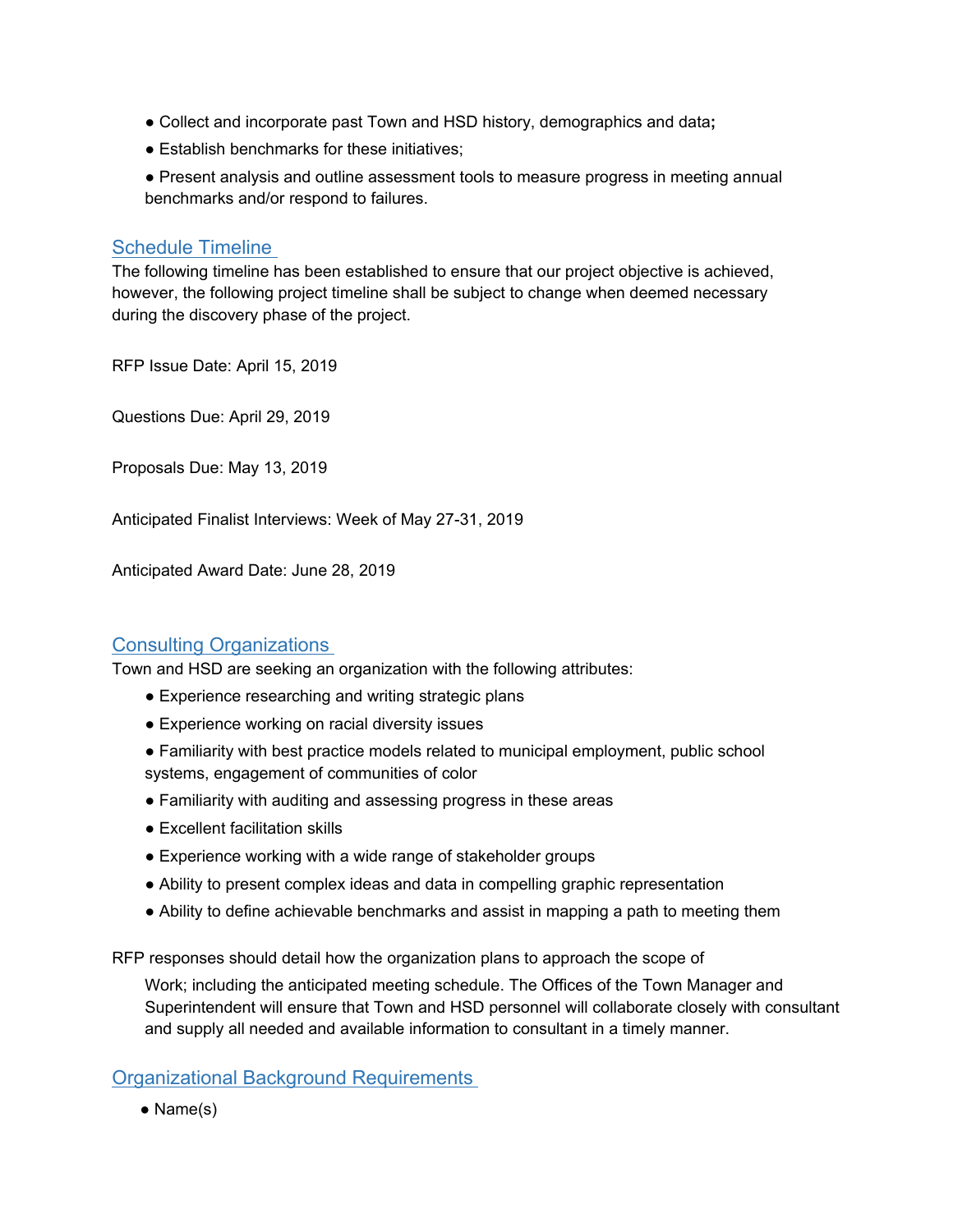- Physical address
- Contact information (and preferred method of communication)
- Legal form of organization (e.g. Sole proprietor, partnership, corporation)
- Date organization formed

• Description of organization in terms of size, range and types of services offered and clientele

● Federal employer identification number (EIN)

● Evidence of legal authority to conduct business in Vermont (e.g. Business license number)

● Organization chart showing key personnel that would provide services to town of Hartford, Vermont

• Financial information - state whether the organization or its parent company (if any) has ever filed for bankruptcy or any form of reorganization under the bankruptcy code

- Licensing and bonding provide details of licenses and bonds (if any) for any proposed services that the organization/contractor may plan on providing for this project.
- Insurance -details of any liability or other insurance provided with regard to the staff or project
- References at least two closely relevant for strategic plans for equity and inclusion

Organization agrees that the Town and HSD may contact all submitted references to obtain any and all information regarding organization's performance.

Organizations should note that any and all work intended to be subcontracted as part of the bid submittal must be accompanied by background materials and references for proposed subcontractor(s).

#### Selection Process Overview

This process begins with the receipt of proposal submittals in response to the RFP outlined herein. Applicants will receive a confirmation email once their submittal is received. Proposals will be evaluated, and invitations will be made to the top-ranked consultants to participate in an interview conducted by a selection committee. Consultants not selected for an interview will be notified of the selection outcome. Proposals that commit to completing the project scope at lower cost than the contract cap are desired and will be viewed favorably.

Submittals should be limited to no more than 5 pages and contain:

A. Cover letter highlighting relevant skills and experience, explaining the applicant's understanding of the project and planned approach

B. Cost proposal summary and breakdown including

- A detailed list of any and all expected costs or expenses related to the proposed project.
- Summary and explanation of any other contributing expenses to the total cost.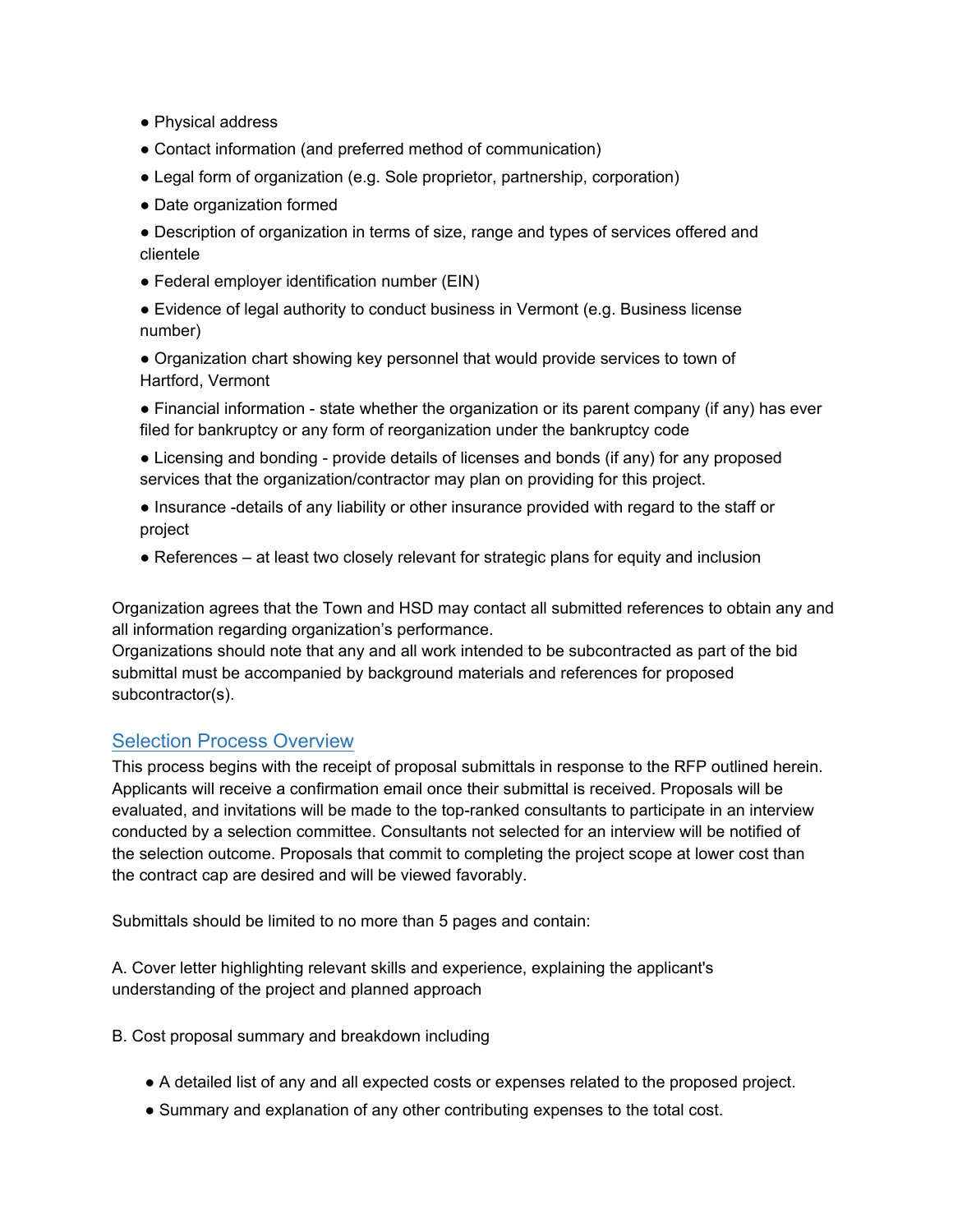• Brief summary of the total cost of the proposal.

List any and all equipment or services required for this proposed project and the number of

each. ● Estimated cost for each piece of equipment or service.

- List any equipment or services required of a subcontractor, along with a brief explanation.
- List any accommodation, services, or space required from Town of Hartford, Vermont, along with a brief explanation.

C. Resumes and references for each individual involved. Individuals will be subject to a background check.

D. Supplemental electronic links to other similar documents or projects undertaken

### PROJECT PROPOSAL EXPECTATIONS

Town and HSD shall award the contract to the proposal that best accommodates the various project requirements. The Town and HSD reserve the right to award any contract prior to the proposal deadline stated within the "Scheduled Timeline" or prior to the receipt of all proposals, award the contract to more than one organization. The Town and HSD reserve the right to refuse any proposal or contract without obligation to either Town or HSD or to any organization offering or submitting a proposal.

#### DEADLINE TO SUBMIT PROPOSAL

Please include ten copies of the complete proposal. All proposals must be received by the office of the Town Manager no later than 5:00 pm on May 13, 2019 for consideration in the selection process.

Questions may be submitted in written form no later than April 29, 2019 to: Name: J. Brannon Godfrey Title: Town Manager Phone: 802.295.9353 Fax: 802.295.6382 Email: Bgodfrey@hartford-vt.org

EVALUATION CRITERIA Only those proposals received by the stated deadline will be considered. All proposals, submitted by the deadline, will be reviewed and evaluated based upon information provided in the submitted proposal. In addition, consideration will be given to cost and performance projections. Furthermore, the following criteria will be given considerable weight in the proposal selection process:

- Organization's performance history and ability to timely deliver proposed services.
- Organization's ability to provide and deliver qualified personnel having the knowledge and skills required to effectively and efficiently execute proposed services.
- Overall cost effectiveness of the proposal.